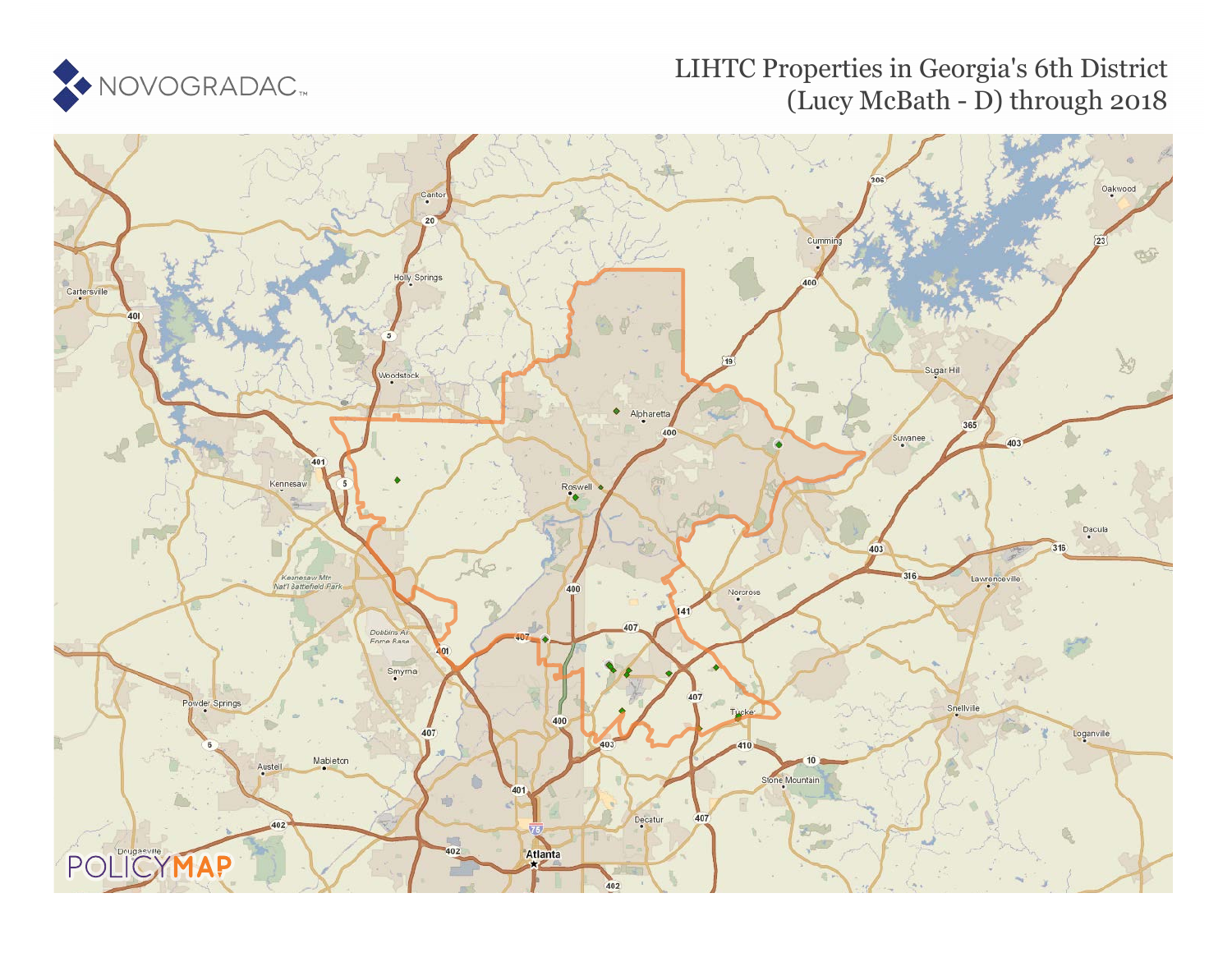## LIHTC Properties in Georgia's 6th District Through 2018

| Project Name                                                        | <b>Address</b>                               | City                                                   | <b>State</b> | <b>Zip Code</b> | Nonprofit<br><b>Sponsor</b> | <b>Allocation</b><br>Year | Annual<br><b>Allocated</b><br><b>Amount</b> | in Service           | <b>Year Placed Construction</b><br><b>Type</b> | <b>Total</b><br><b>Units</b> | Low<br>Income<br><b>Units</b> | <b>Rent or</b><br>Income<br><b>Ceiling</b> | <b>Credit</b><br><b>Percentag Exempt</b><br>$\bullet$ | Tax-<br><b>Bond</b> | <b>HUD Multi-</b><br><b>Family</b><br><b>Financing/Rent</b><br>al Assistance |
|---------------------------------------------------------------------|----------------------------------------------|--------------------------------------------------------|--------------|-----------------|-----------------------------|---------------------------|---------------------------------------------|----------------------|------------------------------------------------|------------------------------|-------------------------------|--------------------------------------------|-------------------------------------------------------|---------------------|------------------------------------------------------------------------------|
| <b>ALLEN ROAD</b>                                                   |                                              | 144 ALLEN RD SANDY SPRINGS GA                          |              | 30328           |                             | 2013                      | \$0                                         | Insufficient<br>Data | Not Indicated                                  | 100                          | $\bf{0}$                      |                                            | Not<br>Indicated                                      |                     |                                                                              |
| <b>HEARTHSIDE</b><br><b>TUCKER</b>                                  | 5181 LAVISTA TUCKER<br>RD                    |                                                        | GA           | 30084           |                             | 2013                      | $\$0$                                       | Insufficient<br>Data | Not Indicated                                  | 112                          | $\bf{0}$                      |                                            | Not<br>Indicated                                      |                     |                                                                              |
| NORTHLAKE SENIOR<br><b>APARTMENTS</b>                               | 2152<br>NORTHLAKE TUCKER<br><b>PKWY</b>      |                                                        | GA           | 30084-4114      |                             | Insufficient<br>Data      | \$0                                         | Insufficient<br>Data | Not Indicated                                  | 90                           | 72                            |                                            | Not<br>Indicated                                      |                     |                                                                              |
| <b>SADDLE CREEK</b><br>APARTMENTS/ALPHA<br><b>RETTA COMMONS</b>     | 1465 MID<br><b>BROADWRD</b>                  | ALPHARETTA                                             | GA           | 30004           | No                          | 1993                      | \$0                                         | 1995                 | <b>New Construction</b>                        | 99                           | 99                            |                                            | 70%<br>present<br>value                               | No                  |                                                                              |
| <b>SADDLE CREEK</b><br>APTS./ALPHAR                                 | 1465 MID<br>BROADWELL ALPHARETTA<br>RD       |                                                        | GA           | 30004-1191      | No                          | 1993                      | $\$0$                                       | 1995                 | <b>New Construction</b>                        | 99                           | 99                            |                                            | <b>TCEP</b> only                                      |                     |                                                                              |
| <b>BRYTON HILL APTS</b>                                             |                                              | $2527\ \mathrm{SKYLAND} \quad \text{BROOKHAVEN}$ DR NE | GA           | 30319           | No                          | Insufficient<br>Data      | \$154,191                                   | 1996                 | Acquisition and<br>Rehab                       | 204                          | $\mathbf 0$                   |                                            | Not<br>Indicated                                      | No                  |                                                                              |
| <b>CHESTNUT CREEK</b><br><b>APARTMENTS</b>                          | 3374 AZTEC RD DORAVILLE                      |                                                        | GA           | 30340-3277      | $\mathbf{N}\mathbf{o}$      | 1996                      | $\$0$                                       | 1998                 | Not Indicated                                  | 128                          | $\bf{0}$                      |                                            | <b>TCEP</b> only                                      |                     |                                                                              |
| MORNINGSIDE APTS                                                    | 3469<br>MORNINGSID DORAVILLE<br>E VILLAGE LN |                                                        | GA           | 30340           |                             | 1996                      | \$0                                         | 1998                 | Not Indicated                                  | 306                          | $\bf{0}$                      |                                            | Not<br>Indicated                                      |                     |                                                                              |
| PARK RIDGE<br><b>APARTMENTS</b>                                     | 1000<br>HOLCOMB<br><b>BRIDGE RD</b>          | <b>ROSWELL</b>                                         | GA           | 30076-1956      | No                          | 2003                      | \$0                                         | 2005                 | Not Indicated                                  | 508                          | $\bf{0}$                      |                                            | TCEP only No                                          |                     |                                                                              |
| ASHFORD PARKSIDE 3522 BLAIR<br>SENIOR RESIDENCES CIR NE             |                                              | <b>ATLANTA</b>                                         | GA           | 30319-7700      | No                          | 2005                      | \$900,000                                   | 2007                 | <b>New Construction</b>                        | 151                          | 132                           |                                            | 60% AMGI TCEP only No                                 |                     |                                                                              |
| CHAMBLEE SENIOR 3381 MALONE CHAMBLEE<br><b>RESIDENCES</b>           | DR                                           |                                                        | GA           | 30341-2771      | No                          | 2005                      | \$478,220                                   | 2007                 | <b>New Construction</b>                        | 65                           | 65                            |                                            | 60% AMGI TCEP only No                                 |                     |                                                                              |
| ASHFORD PARKSIDE 3511<br><b>LANDING SENIOR</b><br><b>RESIDENCES</b> | <b>DONALDSON</b><br>DR NE                    | <b>BROOKHAVEN</b>                                      | GA           | 30319           | No                          | 2006                      | \$768,326                                   | 2009                 | <b>New Construction</b>                        | 117                          | $\bf{0}$                      |                                            | Not<br>Indicated                                      | No                  |                                                                              |
| <b>ASHFORD LANDING</b><br><b>SENIOR RESIDENCES</b>                  | 3511<br>DONALDSON ATLANTA<br>DR NE           |                                                        | GA           | 30319-2261      | No                          | 2007                      | \$768,326                                   | 2009                 | <b>New Construction</b>                        | 117                          | $\bf{0}$                      |                                            | <b>TCEP</b> only                                      |                     |                                                                              |